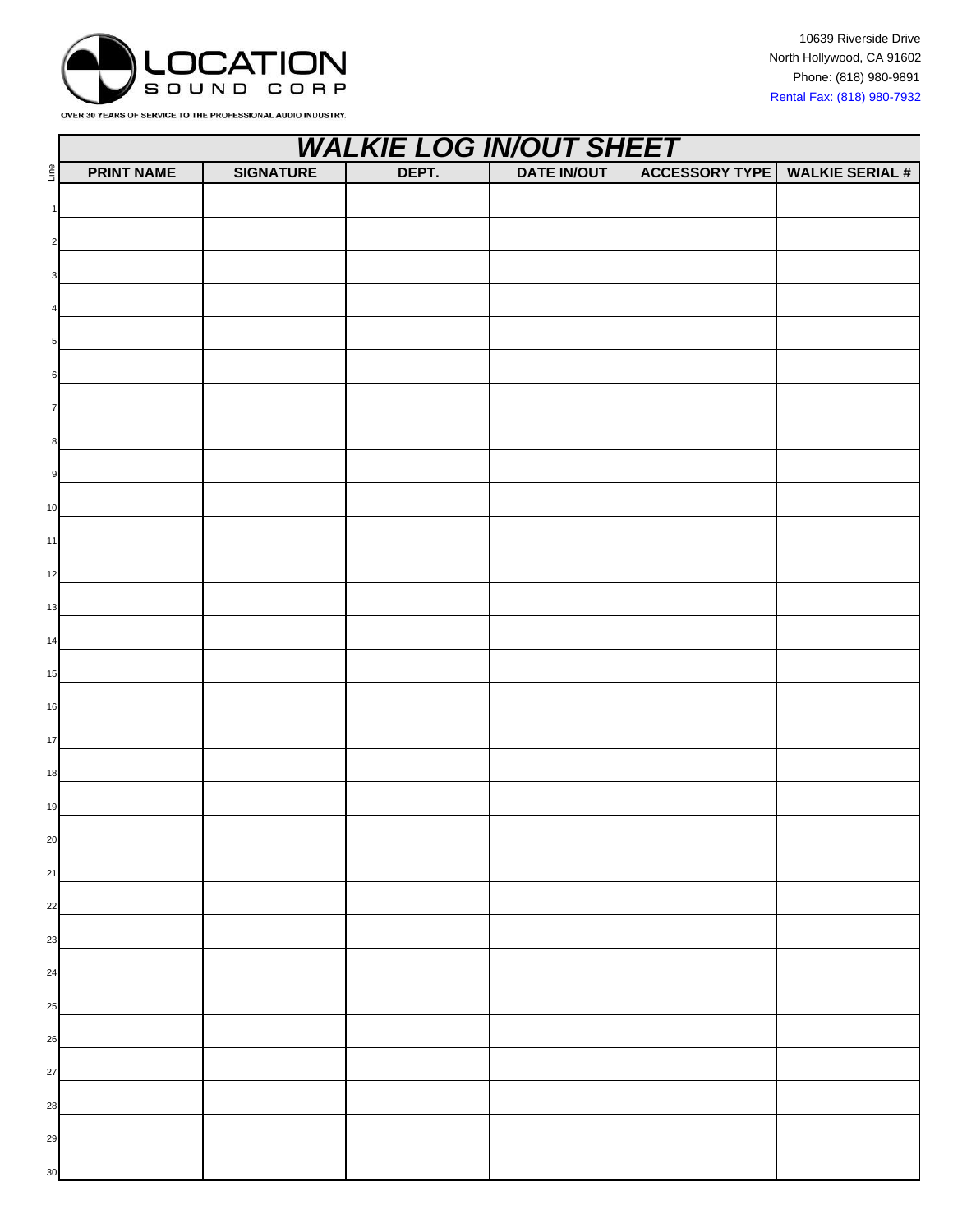

|             | <b>WALKIE LOG IN/OUT SHEET</b> |                  |       |                    |                       |                        |  |  |
|-------------|--------------------------------|------------------|-------|--------------------|-----------------------|------------------------|--|--|
| Line        | <b>PRINT NAME</b>              | <b>SIGNATURE</b> | DEPT. | <b>DATE IN/OUT</b> | <b>ACCESSORY TYPE</b> | <b>WALKIE SERIAL #</b> |  |  |
| 31          |                                |                  |       |                    |                       |                        |  |  |
| 32          |                                |                  |       |                    |                       |                        |  |  |
| 33          |                                |                  |       |                    |                       |                        |  |  |
| 34          |                                |                  |       |                    |                       |                        |  |  |
| 35          |                                |                  |       |                    |                       |                        |  |  |
| $36\,$      |                                |                  |       |                    |                       |                        |  |  |
| $37\,$      |                                |                  |       |                    |                       |                        |  |  |
| $38\,$      |                                |                  |       |                    |                       |                        |  |  |
| 39          |                                |                  |       |                    |                       |                        |  |  |
| $40\,$      |                                |                  |       |                    |                       |                        |  |  |
| $41\,$      |                                |                  |       |                    |                       |                        |  |  |
| 42          |                                |                  |       |                    |                       |                        |  |  |
| $43\,$      |                                |                  |       |                    |                       |                        |  |  |
| 44          |                                |                  |       |                    |                       |                        |  |  |
| $45\,$      |                                |                  |       |                    |                       |                        |  |  |
| $\sqrt{46}$ |                                |                  |       |                    |                       |                        |  |  |
| $47\,$      |                                |                  |       |                    |                       |                        |  |  |
| 48          |                                |                  |       |                    |                       |                        |  |  |
| 49          |                                |                  |       |                    |                       |                        |  |  |
| 50          |                                |                  |       |                    |                       |                        |  |  |
| ${\bf 51}$  |                                |                  |       |                    |                       |                        |  |  |
| 52          |                                |                  |       |                    |                       |                        |  |  |
| 53          |                                |                  |       |                    |                       |                        |  |  |
| 54          |                                |                  |       |                    |                       |                        |  |  |
| 55          |                                |                  |       |                    |                       |                        |  |  |
| 56          |                                |                  |       |                    |                       |                        |  |  |
| 57          |                                |                  |       |                    |                       |                        |  |  |
| 58          |                                |                  |       |                    |                       |                        |  |  |
| 59          |                                |                  |       |                    |                       |                        |  |  |
| 60          |                                |                  |       |                    |                       |                        |  |  |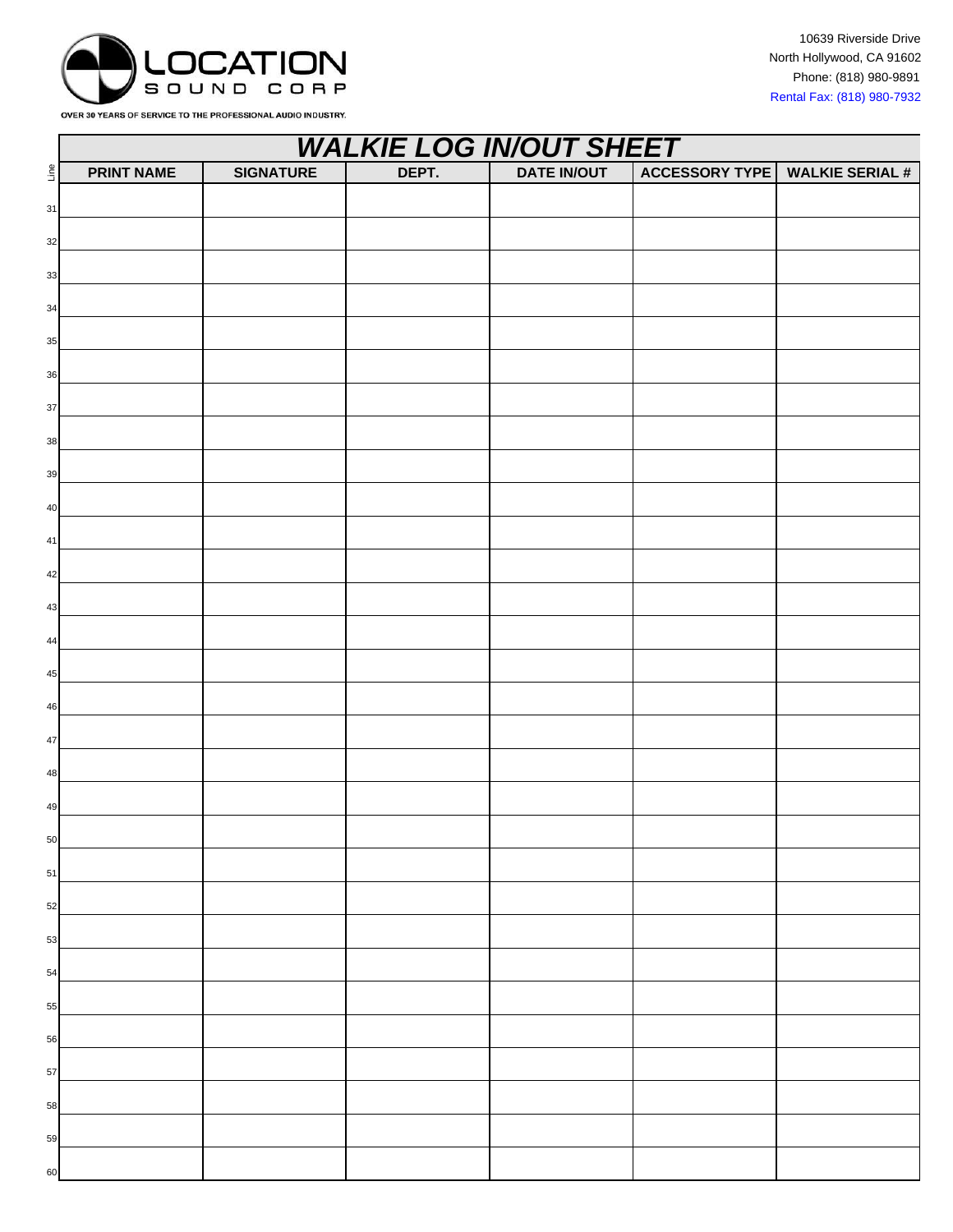

|            | <b>WALKIE LOG IN/OUT SHEET</b> |                  |       |                    |                       |                        |  |  |
|------------|--------------------------------|------------------|-------|--------------------|-----------------------|------------------------|--|--|
| Line       | <b>PRINT NAME</b>              | <b>SIGNATURE</b> | DEPT. | <b>DATE IN/OUT</b> | <b>ACCESSORY TYPE</b> | <b>WALKIE SERIAL #</b> |  |  |
| 61         |                                |                  |       |                    |                       |                        |  |  |
| 62         |                                |                  |       |                    |                       |                        |  |  |
| 63         |                                |                  |       |                    |                       |                        |  |  |
| 64         |                                |                  |       |                    |                       |                        |  |  |
| 65         |                                |                  |       |                    |                       |                        |  |  |
| 66         |                                |                  |       |                    |                       |                        |  |  |
| 67         |                                |                  |       |                    |                       |                        |  |  |
| 68         |                                |                  |       |                    |                       |                        |  |  |
| 69         |                                |                  |       |                    |                       |                        |  |  |
| 70         |                                |                  |       |                    |                       |                        |  |  |
| $\bf 71$   |                                |                  |       |                    |                       |                        |  |  |
| 72         |                                |                  |       |                    |                       |                        |  |  |
| 73         |                                |                  |       |                    |                       |                        |  |  |
| ${\bf 74}$ |                                |                  |       |                    |                       |                        |  |  |
| 75         |                                |                  |       |                    |                       |                        |  |  |
| 76         |                                |                  |       |                    |                       |                        |  |  |
| $77$       |                                |                  |       |                    |                       |                        |  |  |
| 78         |                                |                  |       |                    |                       |                        |  |  |
| 79         |                                |                  |       |                    |                       |                        |  |  |
| 80         |                                |                  |       |                    |                       |                        |  |  |
| 81         |                                |                  |       |                    |                       |                        |  |  |
| 82         |                                |                  |       |                    |                       |                        |  |  |
| 83         |                                |                  |       |                    |                       |                        |  |  |
| 84         |                                |                  |       |                    |                       |                        |  |  |
| 85         |                                |                  |       |                    |                       |                        |  |  |
| 86         |                                |                  |       |                    |                       |                        |  |  |
| 87         |                                |                  |       |                    |                       |                        |  |  |
| 88         |                                |                  |       |                    |                       |                        |  |  |
| 89         |                                |                  |       |                    |                       |                        |  |  |
| 90         |                                |                  |       |                    |                       |                        |  |  |